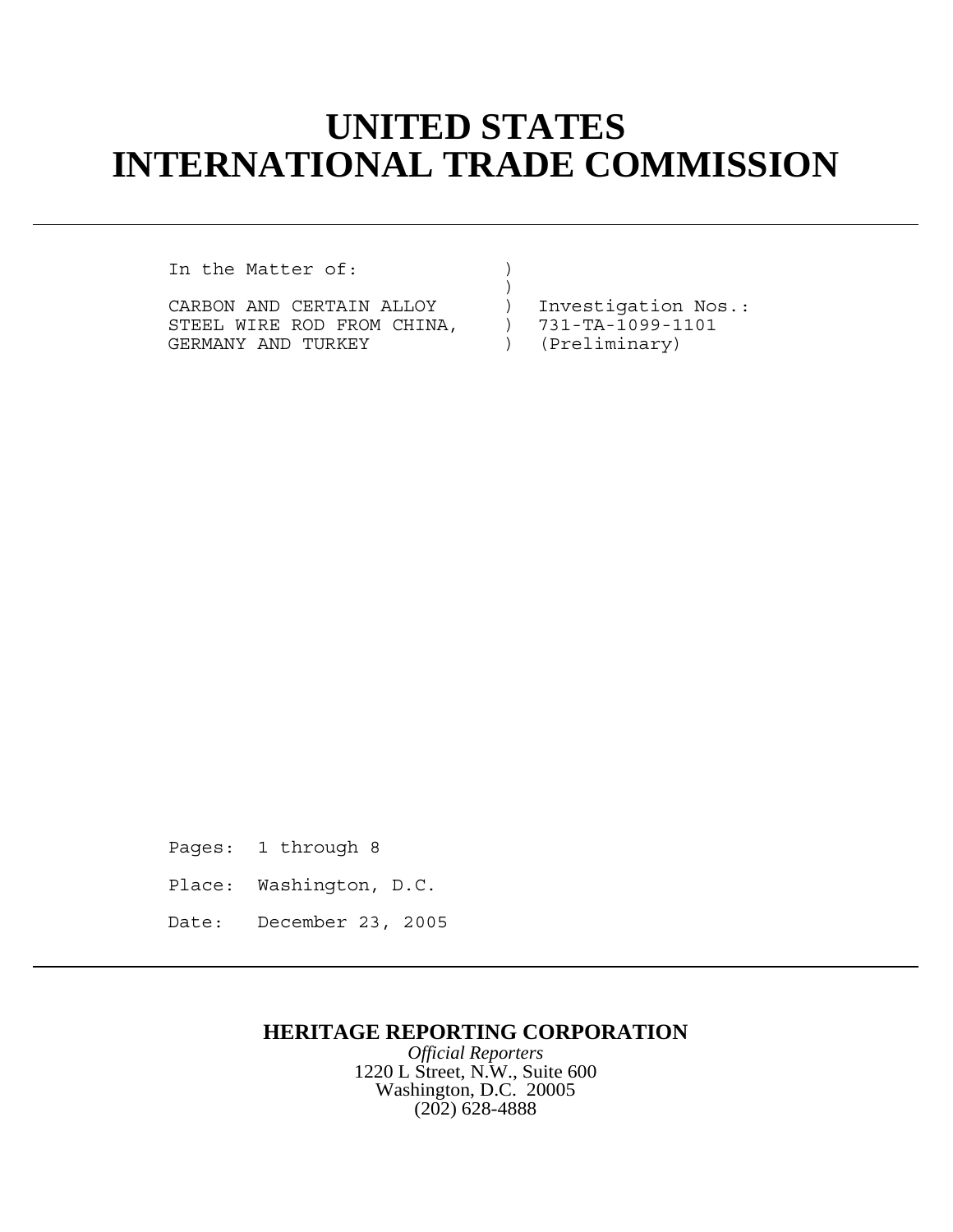THE UNITED STATES INTERNATIONAL TRADE COMMISSION

| In the Matter of:          |                     |
|----------------------------|---------------------|
|                            |                     |
| CARBON AND CERTAIN ALLOY   | Investigation Nos.: |
| STEEL WIRE ROD FROM CHINA. | 731-TA-1099-1101    |
| GERMANY AND TURKEY         | (Preliminary)       |

Friday, December 23, 2005

Room 101 U.S. International Trade Commission 500 E Street, S.W. Washington, D.C.

The Commission meeting commenced, pursuant to notice, at 11:00 a.m., before the Commissioners of the United States International Trade Commission, the Honorable STEPHEN KOPLAN, Chairman, presiding. APPEARANCES:

On behalf of the International Trade Commission:

Commissioners:

STEPHEN KOPLAN, CHAIRMAN (presiding) DEANNA TANNER OKUN, VICE CHAIRMAN JENNIFER A. HILLMAN, COMMISSIONER CHARLOTTE R. LANE, COMMISSIONER (via telephone) DANIEL R. PEARSON, COMMISSIONER (via telephone) SHARA L. ARANOFF, COMMISSIONER

MARILYN R. ABBOTT, SECRETARY TO THE COMMISSION SHARON D. BELLAMY, HEARINGS AND MEETINGS ASSISTANT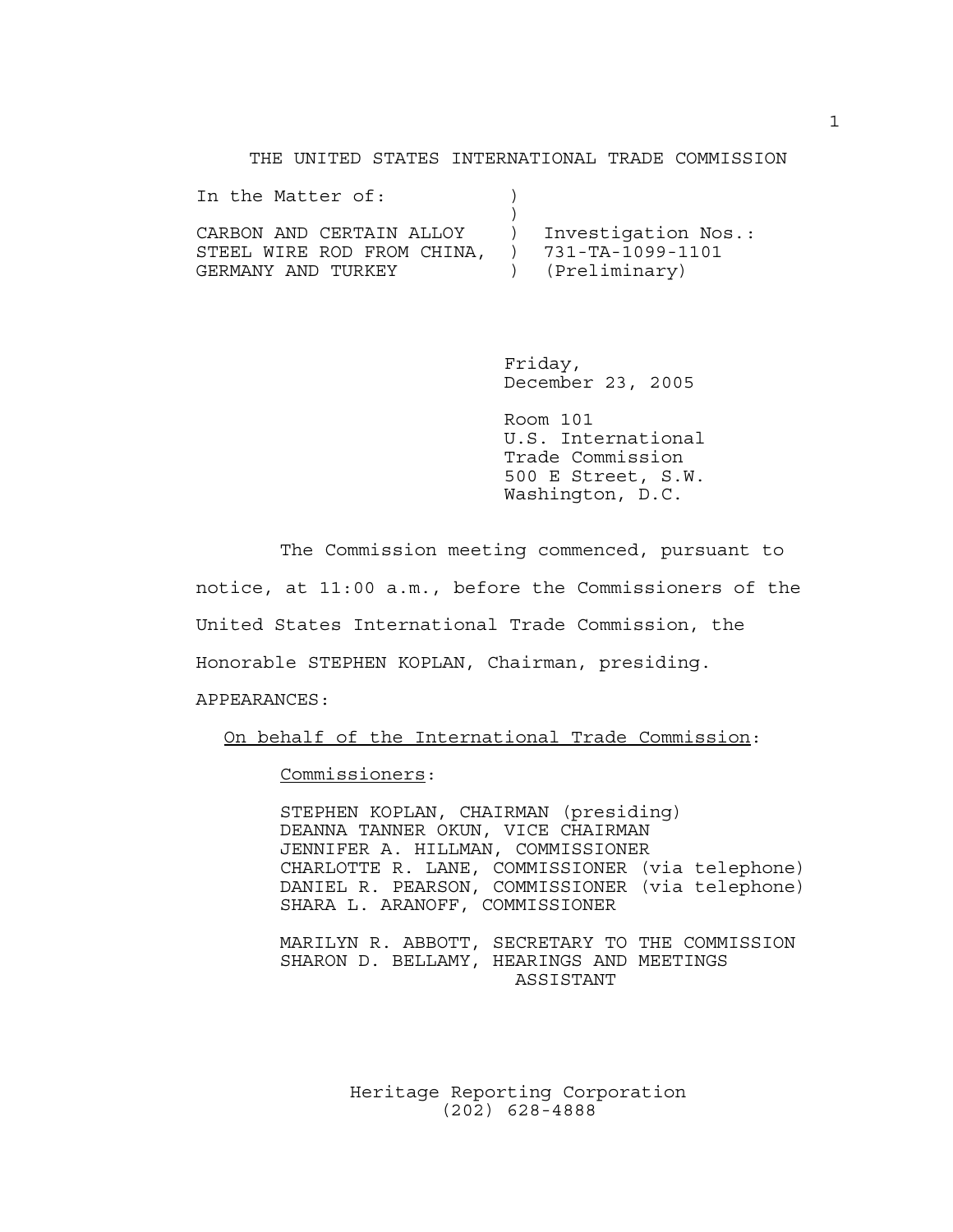Staff:

HARRY LENCHITZ, INDUSTRY ANALYST AMELIA PREECE, ECONOMIST DAVID BOYLAND, ACCOUNTANT JONATHAN ENGLER, ATTORNEY DOUGLAS CORKRAN, SUPERVISORY INVESTIGATOR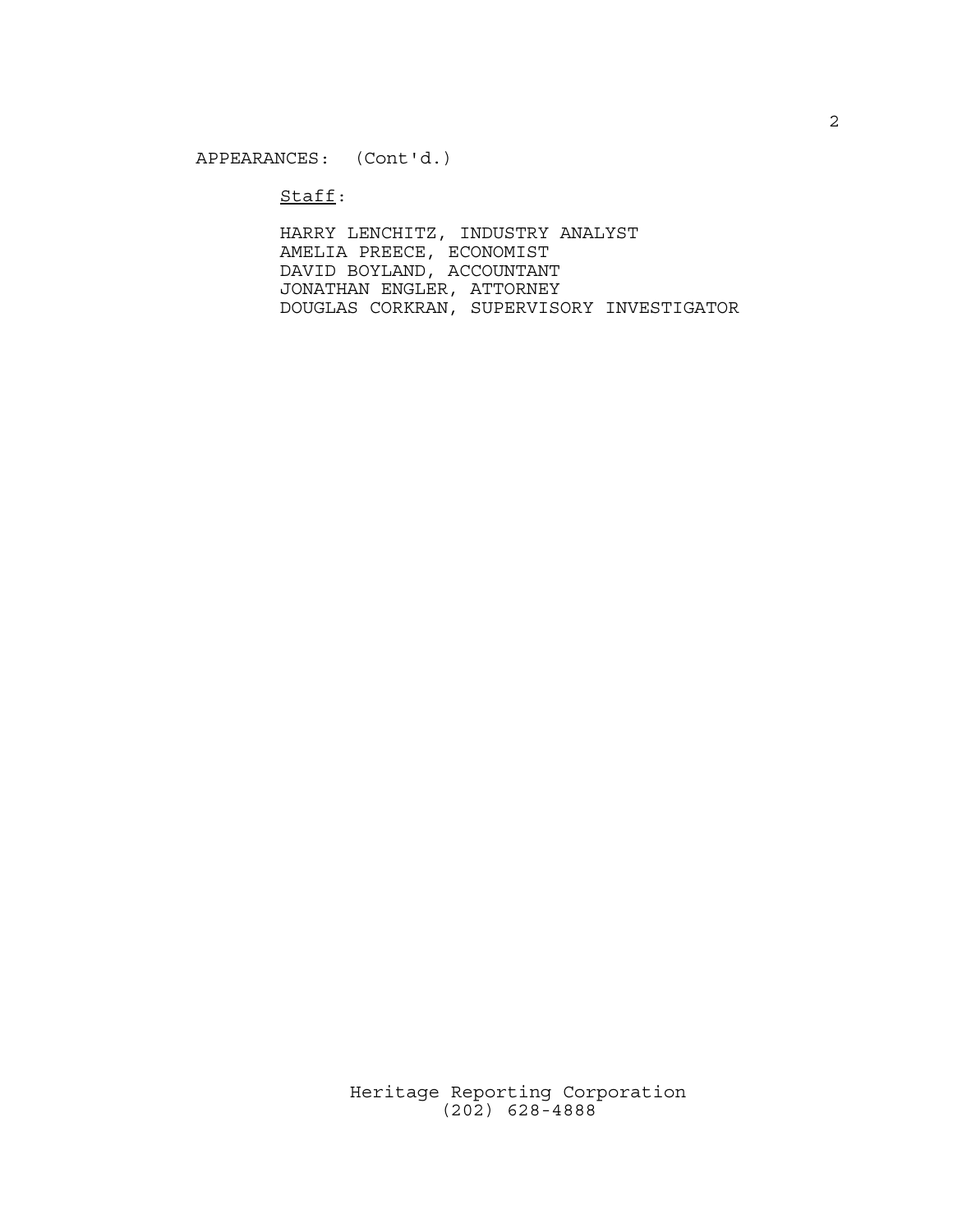## $\underline{\texttt{I}} \underline{\texttt{N}} \underline{\texttt{D}} \underline{\texttt{E}} \underline{\texttt{X}}$

3

| Meeting called to order                                                                                                                      |   |
|----------------------------------------------------------------------------------------------------------------------------------------------|---|
| Agenda for Future Meeting:<br>none                                                                                                           | 4 |
| Minutes: December 7, 2005                                                                                                                    | 4 |
| Ratification List: 05-027                                                                                                                    | 4 |
| Outstanding Action Jackets:<br>none                                                                                                          |   |
| Inv. Nos. 731-TA-1099-1101 (Preliminary)<br>(Carbon and Certain Alloy Steel Wire Rod from<br>China, Germany, and Turkey) - briefing and vote |   |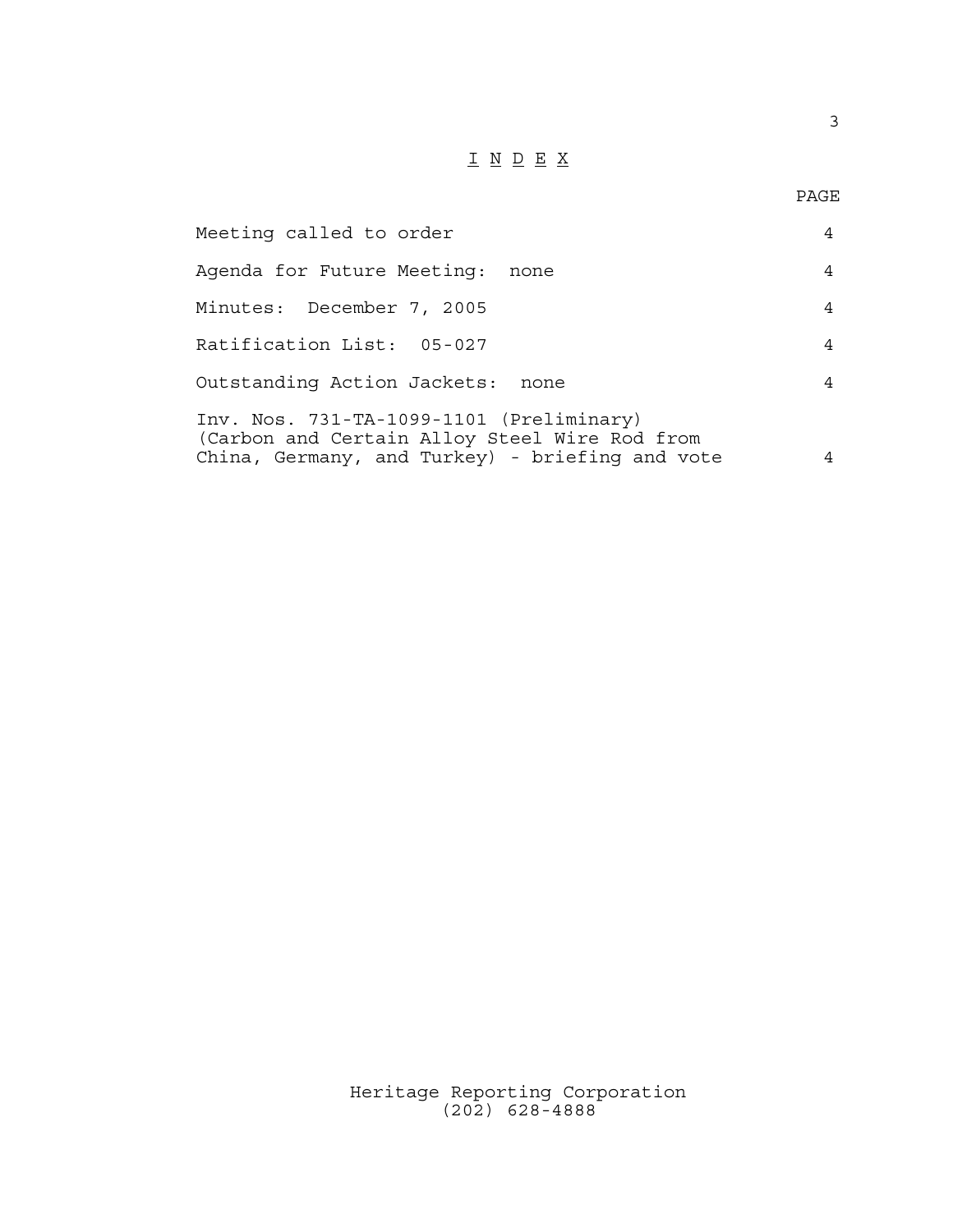| 1  | $\underline{P} \underline{R} \underline{O} \underline{C} \underline{E} \underline{E} \underline{D} \underline{I} \underline{N} \underline{G} \underline{S}$ |
|----|-------------------------------------------------------------------------------------------------------------------------------------------------------------|
| 2  | (11:00 a.m.)                                                                                                                                                |
| 3  | MS. ABBOTT: Commissioner Lane and                                                                                                                           |
| 4  | Commissioner Pearson, can you hear me?                                                                                                                      |
| 5  | COMMISSIONER LANE: Yes.                                                                                                                                     |
| 6  | COMMISSIONER PEARSON: Yes. Good morning.                                                                                                                    |
| 7  | MS. ABBOTT: Good morning.                                                                                                                                   |
| 8  | CHAIRMAN KOPLAN: Good morning. This                                                                                                                         |
| 9  | meeting of the U.S. International Trade Commission                                                                                                          |
| 10 | will please come to order.                                                                                                                                  |
| 11 | I understand there is no agenda for future                                                                                                                  |
| 12 | meetings.                                                                                                                                                   |
| 13 | Are there any objections to approval of the                                                                                                                 |
| 14 | minutes of December 7, 2005 or Ratification List                                                                                                            |
| 15 | $05 - 027?$                                                                                                                                                 |
| 16 | (No response.)                                                                                                                                              |
| 17 | CHAIRMAN KOPLAN: Hearing none, they are                                                                                                                     |
| 18 | approved.                                                                                                                                                   |
| 19 | Good morning to Commissioners Lane and                                                                                                                      |
| 20 | Pearson, who I understand are voting by telephone                                                                                                           |
| 21 | today.                                                                                                                                                      |
| 22 | COMMISSIONER LANE: Good morning.                                                                                                                            |
| 23 | COMMISSIONER PEARSON: Good morning, Mr.                                                                                                                     |
| 24 | Chairman.                                                                                                                                                   |
| 25 | CHAIRMAN KOPLAN: We will now turn to the                                                                                                                    |
|    | Heritage Reporting Corporation<br>$(202)$ 628-4888                                                                                                          |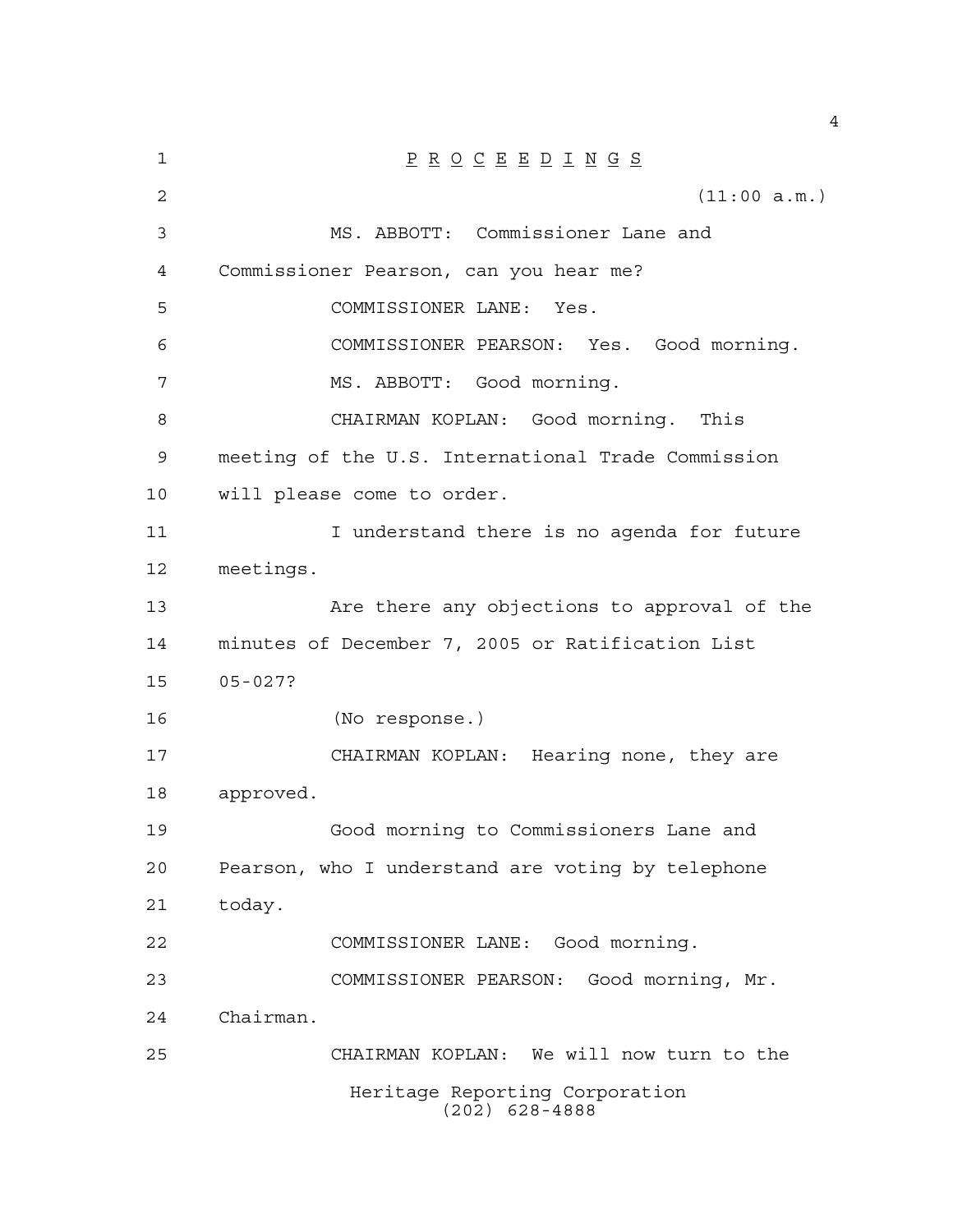Heritage Reporting Corporation briefing and vote in Investigation Nos. 731-TA-1099- 1101 (Preliminary)(Carbon and Certain Alloy Steel Wire Rod from China, Germany, and Turkey). Good morning, Mr. Corkran. MR. CORKRAN: Good morning, Mr. Chairman. CHAIRMAN KOPLAN: Are there any questions for the staff? (No response.) CHAIRMAN KOPLAN: Are there any additions or corrections to the staff report? MR. CORKRAN: Douglas Corkran, Office of Investigations. Thank you, Chairman Koplan. Staff proposes that the staff report on the subject investigations be revised in accordance with Memorandum Inv. CC-220, dated December 22, 2005. Staff has no further revisions, but I would like to take this opportunity to introduce to the Commission Jonathan Engler, who has very ably served as one of the attorneys on our investigative team. CHAIRMAN KOPLAN: Thank you, Mr. Corkran. Welcome, Mr. Engler. We appreciate your contribution to this investigation, and I'm sure we'll be seeing much more of you. 24 Are there any objections to approval of the staff report as revised?

(202) 628-4888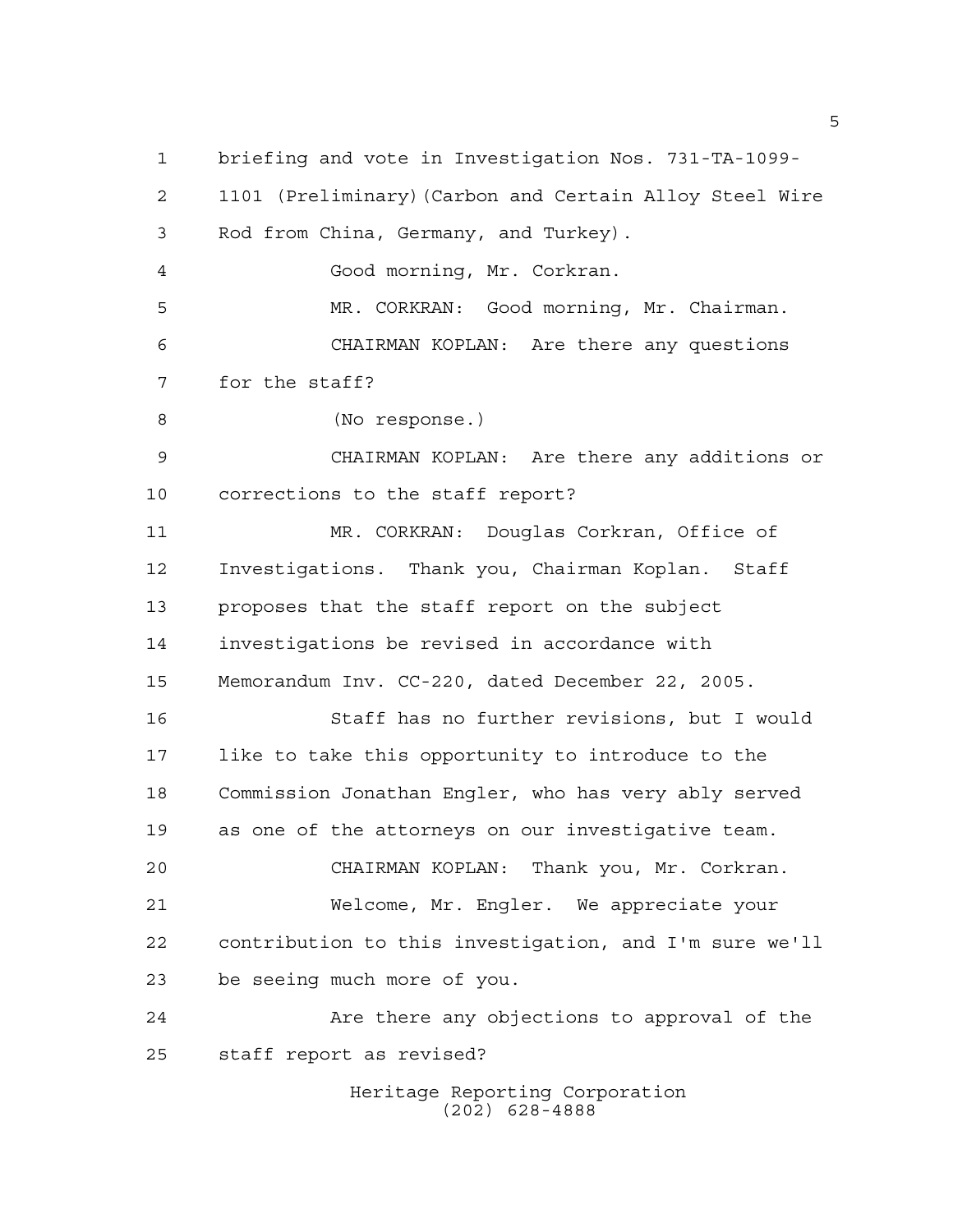Heritage Reporting Corporation (202) 628-4888 (No response.) CHAIRMAN KOPLAN: Hearing none, it is approved. Madame Secretary, will you please call the roll? MS. ABBOTT: Commissioner Koplan. CHAIRMAN KOPLAN: I vote in the negative. 8 MS. ABBOTT: Commissioner Lane. COMMISSIONER LANE: I vote in the negative. MS. ABBOTT: Commissioner Hillman. COMMISSIONER HILLMAN: I vote in the negative. MS. ABBOTT: Commissioner Aranoff. COMMISSIONER ARANOFF: I vote in the negative. MS. ABBOTT: Commission Okun. VICE CHAIRMAN OKUN: I vote in the negative. MS. ABBOTT: Commissioner Pearson. COMMISSIONER PEARSON: I vote in the negative. MS. ABBOTT: Mr. Chairman, the Commission has reached negative determinations in these investigations. CHAIRMAN KOPLAN: Thank you, Madame Secretary.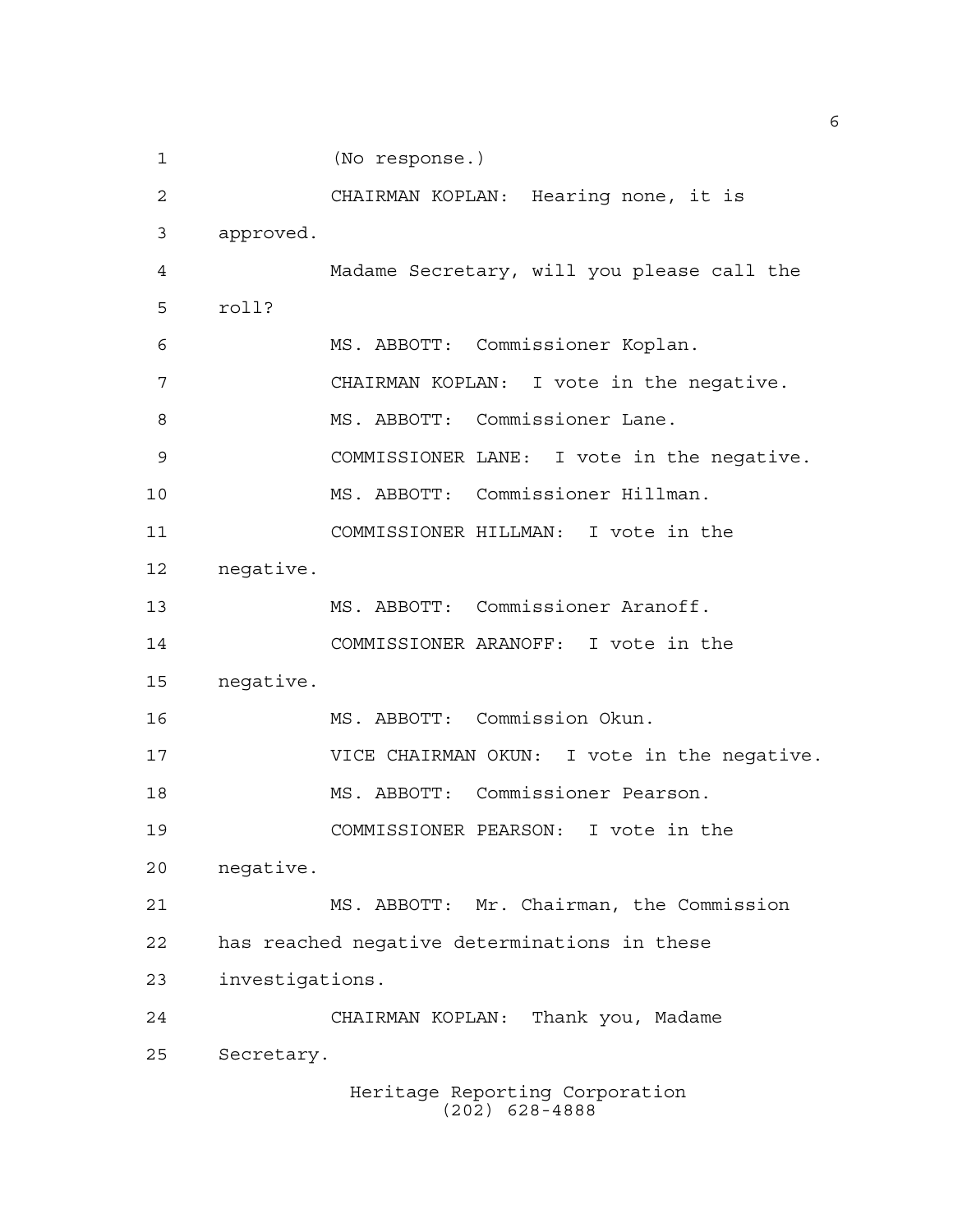| $\mathbf 1$ | Further information regarding this                     |
|-------------|--------------------------------------------------------|
| 2           | determination will be in the press release.            |
| 3           | Commissioners' opinions are currently scheduled to be  |
| 4           | transmitted to the Department of Commerce on or before |
| 5           | January 4, 2006.                                       |
| 6           | I want to thank the staff for their                    |
| 7           | assistance in this investigation.                      |
| $\,8\,$     | I understand there is no other business                |
| 9           | before the Commission. This meeting is adjourned.      |
| 10          | (Whereupon, at 11:02 a.m., the Commission              |
| 11          | meeting was adjourned.)                                |
| 12          | $\frac{1}{2}$                                          |
| 13          | $\frac{1}{2}$                                          |
| 14          | $\frac{1}{2}$                                          |
| 15          | $\frac{1}{2}$                                          |
| 16          | $\frac{1}{2}$                                          |
| 17          | $\frac{1}{2}$                                          |
| 18          | $\frac{1}{2}$                                          |
| 19          | $\frac{1}{2}$                                          |
| 20          | $\frac{1}{2}$                                          |
| 21          | //                                                     |
| 22          | //                                                     |
| 23          | //                                                     |
| 24          | //                                                     |
| 25          | //                                                     |
|             |                                                        |